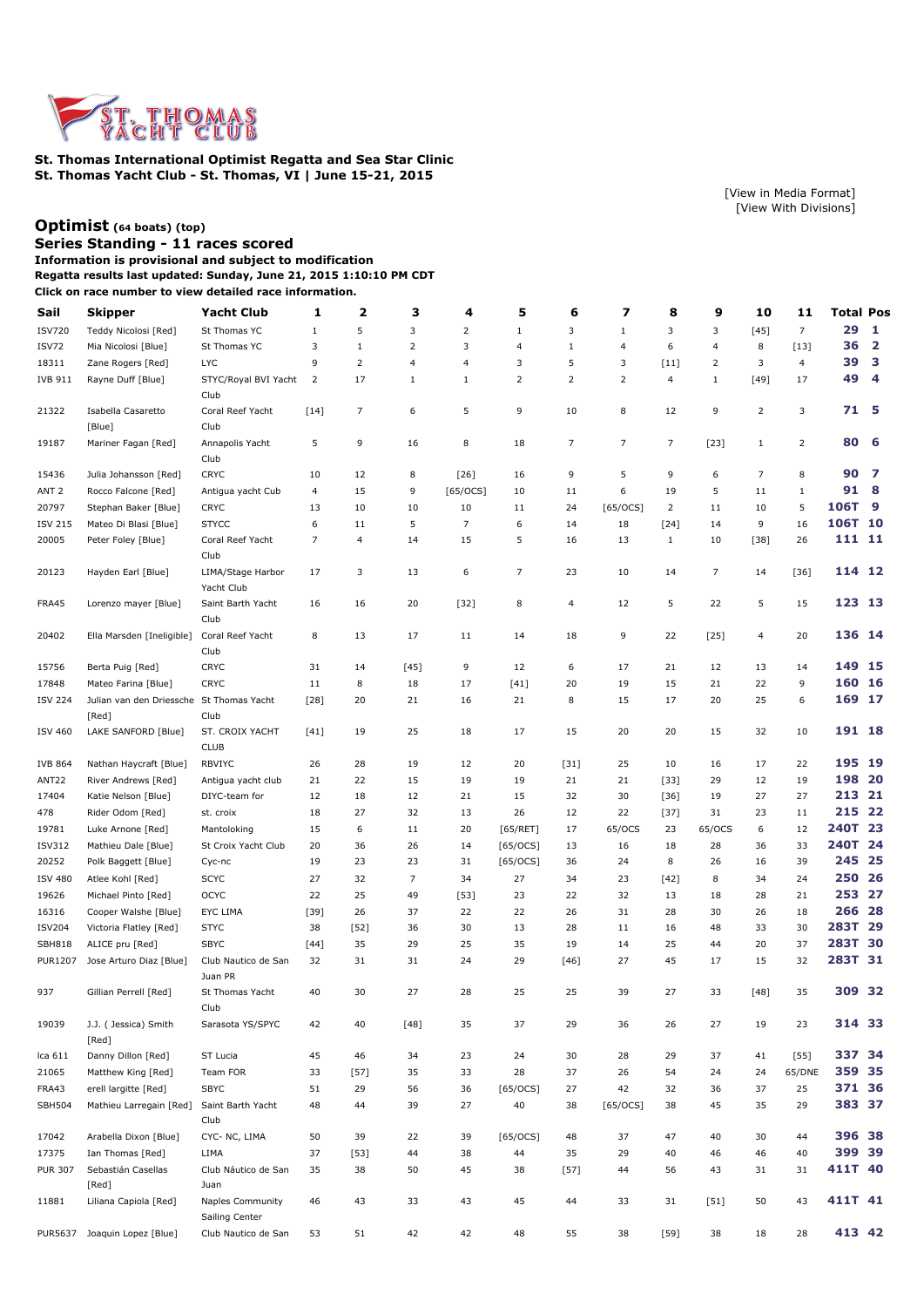|                | PUR 5585 Francisco de Mari [Red] | Juan<br>nautico de San Juan | 29     | 34       | [65/OCS] | 65/DSQ     | 33       | 45       | 34 | 30     | 65/OCS   | 47     | 34                    | 416 43  |  |
|----------------|----------------------------------|-----------------------------|--------|----------|----------|------------|----------|----------|----|--------|----------|--------|-----------------------|---------|--|
| 20796          | Jackson McAliley [White]         | Coral Reef Yacht            | 47     | 48       | 40       | 48         | 32       | [53]     | 46 | 34     | 34       | 39     | 49                    | 417 44  |  |
|                |                                  | Club                        |        |          |          |            |          |          |    |        |          |        |                       |         |  |
| 20686          | Devin Wade [Blue]                | Team FOR                    | 34     | 21       | 30       | [65/OCS]   | 43       | 62       | 43 | 52     | 47       | 52     | 38                    | 422 45  |  |
| <b>ISV 360</b> | Dawson Kohl [Blue]               | <b>SCYC</b>                 | 23     | 47       | 41       | 49         | [65/0CS] | 41       | 47 | 53     | 13       | 59     | 52                    | 425 46  |  |
| 20334          | Francesca Edmands                | CHIARA EDMANDS              | 25     | 45       | 38       | 46         | [65/OCS] | 49       | 55 | 43     | 32       | 42     | 54                    | 429 47  |  |
|                | [Blue]                           |                             |        |          |          |            |          |          |    |        |          |        |                       |         |  |
|                | IVB21803 James Rajic-Knight      | <b>RBVIYC</b>               | 52     | 37       | 28       | 29         | 31       | 50       | 40 | 35     | [65/DNC] |        | 65/DNC 65/DNC         | 432 48  |  |
|                | [Blue]                           |                             |        |          |          |            |          |          |    |        |          |        |                       |         |  |
| 5595           | Jose Guillermo Mendez            | <b>CNSJ</b>                 | 30     | 41       | 46       | 41         | [65/OCS] | 54       | 35 | 48     | 42       | 51     | 45                    | 433 49  |  |
|                | [Blue]                           |                             |        |          |          |            |          |          |    |        |          |        |                       |         |  |
| 20818          | Sebastian Spinelli-Sax           | Team FOR - Sarasota         | 36     | 55       | 24       | 37         | 39       | 40       | 50 | 55     | 50       | $[57]$ | 51                    | 437 50  |  |
|                | [White]                          | Sailiing Squadron           |        |          |          |            |          |          |    |        |          |        |                       |         |  |
| isv 715        | Caroline Sibilly [White]         | styc                        | 54     | 33       | 54       | $[65/0CS]$ | 42       | 39       | 48 | 44     | 35       | 44     | 46                    | 439 51  |  |
| <b>ISV 724</b> | steven Hardee [Blue]             | St Croix                    | 43     | 24       | 43       | 54         | 46       | 51       | 51 | [62]   | 41       | 58     | 41                    | 452 52  |  |
| SBH971         | adrien elie [Blue]               | Saint Barth Yacht           | 49     | 54       | 52       | 40         | 36       | 33       | 45 | 49     | 54       | 53     | [60]                  | 465 53  |  |
|                |                                  | Club                        |        |          |          |            |          |          |    |        |          |        |                       |         |  |
| <b>PUR5815</b> | Osvaldo E. DeLeon                | CNSJ                        | 24     | [62]     | 58       | 58         | 55       | 52       | 56 | 51     | 53       | 21     | 42                    | 470 54  |  |
|                | [Blue]                           |                             |        |          |          |            |          |          |    |        |          |        |                       |         |  |
| 20058          | Brooke schmelz [Blue]            | <b>SCYC</b>                 | 55     | [65/DNF] | 65/DNS   | 65/DNS     | 51       | 47       | 41 | 46     | 39       | 29     | 50                    | 488 55  |  |
| 19787          | Meg Courtney [Blue]              | Team For-DIYC               | [60]   | 56       | 51       | 50         | 50       | 43       | 53 | 50     | 52       | 43     | 47                    | 495 56  |  |
| 21307          | Nicholas Hardy [Red]             | New Bedford Yacht           | 56     | 50       | 57       | 52         | 47       | [60]     | 57 | 41     | 55       | 40     | 53                    | 508 57  |  |
|                |                                  | Club                        |        |          |          |            |          |          |    |        |          |        |                       |         |  |
| <b>IVB329</b>  | Maxwell Reshtiloff [Blue]        | <b>RBVIYC</b>               | $[62]$ | 42       | 47       | 47         | 52       | 42       | 52 | 60     | 58       | 55     | 58                    | 513 58  |  |
| 20288          | Ethan Homberger [Blue]           | Palm Beach Sailing          | [63]   | 59       | 53       | 44         | 49       | 58       | 54 | 57     | 49       | 54     | 57                    | 534 59  |  |
|                |                                  | Club                        |        |          |          |            |          |          |    |        |          |        |                       |         |  |
| 21303          | Audrey Foley [White]             | Coral Reef Yacht            | 57     | [63]     | 59       | 57         | 30       | 56       | 58 | 63     | 57       | 61     | 48                    | 546T 60 |  |
|                |                                  | Club                        |        |          |          |            |          |          |    |        |          |        |                       |         |  |
| IVB11          | Kyle Roose [Blue]                | Royal BVI Yacht             | 58     | 60       | 60       | 51         | 34       | [65/TLE] | 49 | 39     | 65/DNC   |        | 65/DNC 65/DNC 546T 61 |         |  |
|                |                                  | Club                        |        |          |          |            |          |          |    |        |          |        |                       |         |  |
| 17693          | Christopher Capiola              | <b>Naples Community</b>     | 61     | 61       | [62]     | 56         | 53       | 59       | 60 | 58     | 56       | 56     | 59                    | 579 62  |  |
|                | [Blue]                           | Sailing Center              |        |          |          |            |          |          |    |        |          |        |                       |         |  |
| AHO48          | Cas van de Klok [Red]            | YSCO (Youth Sailing         | 59     | 58       | 55       | 55         | 54       | 61       | 59 | 61     | [65/DNC] |        | 65/DNC 65/DNC         | 592 63  |  |
|                |                                  | Curacao Org.)               |        |          |          |            |          |          |    |        |          |        |                       |         |  |
| CAY717         | will jackson [Blue]              | spyc/cisc                   | 64     | 49       | 61       | 59         | [65/OCS] | 65/TLE   | 61 | 65/DNS | 59       | 60     | 56                    | 599 64  |  |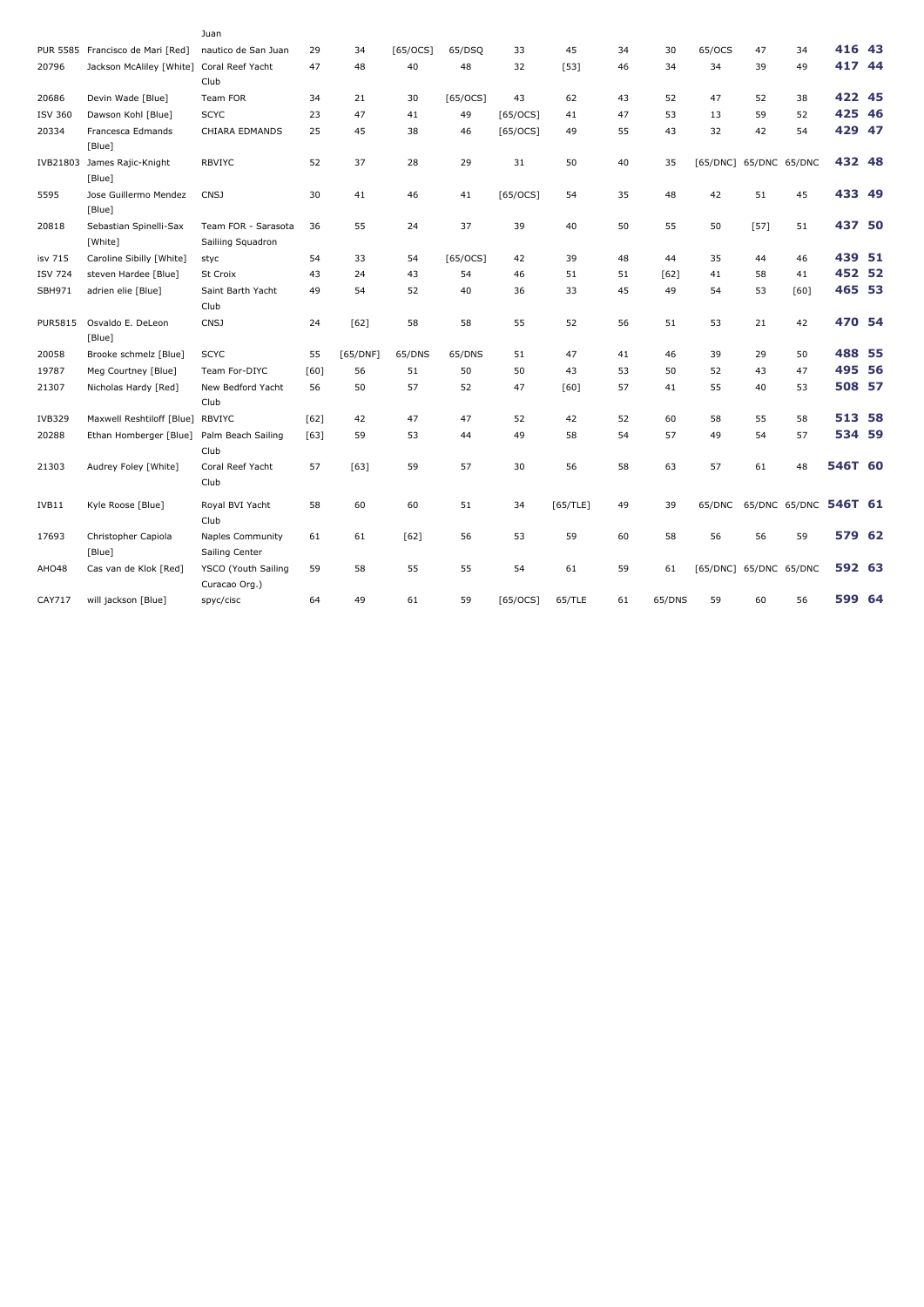## **[Opti Green](http://www.regattanetwork.com/clubmgmt/applet_regatta_results.php?regatta_id=9323&limit_fleet=Opti+Green) (20 boats) [\(top\)](http://www.regattanetwork.com/clubmgmt/applet_regatta_results.php?regatta_id=9323#top)**

## **Series Standing - 15 races scored Information is provisional and subject to modification**

**Regatta results last updated: Sunday, June 21, 2015 12:00:02 PM CDT**

**Click on race number to view detailed race information.**

| Sail             |                                 | Yacht<br>Club                                               | 1              | $\overline{2}$ | з              | 4            | 5              | 6              | 7              | 8              | 9              | 10             | 11                      | 12             | 13                    | 14                | 15             | <b>Total Pos</b> |                |
|------------------|---------------------------------|-------------------------------------------------------------|----------------|----------------|----------------|--------------|----------------|----------------|----------------|----------------|----------------|----------------|-------------------------|----------------|-----------------------|-------------------|----------------|------------------|----------------|
|                  | <b>Skipper</b>                  |                                                             |                |                |                |              |                |                |                |                |                |                |                         |                |                       |                   |                | 34               |                |
| ISV4             | Katherine<br>Majette            | <b>STYC</b>                                                 | 1              | $\overline{2}$ | $[18]$         | 3            | $\overline{2}$ | 3              | $[14]$         | 10             | $\mathbf{1}$   | $\overline{2}$ | $\overline{\mathbf{4}}$ | $\mathbf{1}$   | $\mathbf{1}$          | $\mathbf{1}$      | 3              |                  | 1              |
| <b>IVB 91</b>    | Anya<br>Reshetiloff             | <b>RBVIYC</b>                                               | $[13]$         | 3              | 5              | 5            | 5              | $\overline{2}$ | 4              | $9/*$          | 3              | $\mathbf{1}$   | 3                       | $\overline{4}$ | $\overline{2}$        | [21/DNF]          | $\overline{7}$ | 53               | $\overline{2}$ |
| <b>ISV 280</b>   | Lola Kohl                       | <b>SCYC</b>                                                 | $\overline{2}$ | $\mathbf{1}$   | 8              | 2            | 6              | $\mathbf{1}$   | [11]           | 9              | $11/*$         | 6              | 1                       | [15]           | 3                     | $\overline{7}$    | 9              | 66               | з              |
| 208              | Hannah Tonin                    | <b>SCYC</b>                                                 | 9              | 5              | 1              | 11           | [21/DNF]       | 5              | 9              | $\mathbf 2$    | 6              | 5              | 5                       | [21/DNF]       | 6                     | 3                 | 1              | 68               | 4              |
|                  | IVB2303 Ryan Lettsome Royal BVI | Yacht Club                                                  | $[19]$         | 4              | $[11]$         | 6            | 8              | 8              | $\,1\,$        | $1\,$          | 5              | 11             | $\overline{2}$          | 5              | 9                     | $\overline{4}$    | 5              | 69               | 5              |
| ISV1955 Tanner   | Krygsveld                       | <b>STYC</b>                                                 | 3              | 11             | 9              | $[13]$       | 3              | 4              | $\overline{7}$ | $\overline{4}$ | $\overline{4}$ | $[14]$         | 6                       | $\overline{2}$ | $\overline{4}$        | 6                 | 10             | 73 6             |                |
| ISV3             | Zahrria<br>Thomas               | <b>STYC</b>                                                 | 5              | 6              | 6              | 9            | $\overline{4}$ | $[12]$         | $[16]$         | 5              | $\overline{7}$ | 3              | 10                      | 3              | 5                     | 5                 | 8              | 76               | $\overline{7}$ |
| 294              | Carson Oakley                   | <b>SCYC</b>                                                 | 7              | 8              | 3              | 10           | $[11]$         | $\overline{7}$ | 3              | 6              | [15]           | $\overline{7}$ | 9                       | 6              | 10                    | $\overline{2}$    | $\overline{2}$ | 80               | 8              |
| <b>ISV617</b>    | ADELAIDE<br><b>JONES</b>        | KATS St.<br>John                                            | 6              | 9              | 2              | $\mathbf{1}$ | $\mathbf{1}$   | $[18]$         | $14/*$         | [16]           | 14             | 15             | 11                      | 8              | 11                    | 11                | $\overline{4}$ | 107              | 9              |
| ISV5             | Winborne<br>Majette             | <b>STYC</b>                                                 | 14             | $\overline{7}$ | $\overline{4}$ | 4            | $[18]$         | 17             | 6              | 3              | 8              | 10             | 14                      | $\overline{7}$ | $[18]$                | 9                 | 6              | 109 10           |                |
| <b>ISV224</b>    | Max van den<br>Driessche        | St Thomas<br>Yacht<br>Club/Royal<br>Vancouver<br>Yacht Club | 4              | $[14/*]$       | $\overline{7}$ | 12           | 14             | 6              | 10             | 12             | $\overline{2}$ | 9              | $\overline{7}$          | 13             | 8                     | 10                | $[17]$         | 114 11           |                |
| ISV <sub>2</sub> | Robbie<br>Richards              | St. Thomas<br>Yacht Club                                    | 17             | 10             | 14             | 7            | 7              | 11             | 12             | 11             | 11             | 13             | $[18]$                  | [21/DNF]       | $\overline{7}$        | 8                 | 11             | 139 12           |                |
| ISV9             | Cruz Lonski                     | <b>STYC</b>                                                 | 8              | $[18]$         | 12             | 14           | 9              | 15             | 8              | 15             | 17             | 4              | 15                      | [21/DNS]       | 12                    | 13                | 15             | 157T 13          |                |
| <b>IVB864</b>    | Nicolas<br>Haycraft             | <b>RBVIYC</b>                                               | 11             | 13             | 10             | 8            | 13             | 20             | 5              | 14             | 12             | 8              | 8                       | 14             |                       | [21/DNS] [21/DNS] | 21/DNS         | 157T             | -14            |
|                  | ISV2002 Alejo Di Blasi          | <b>STYC</b>                                                 | 15             | 15             | 15             | 15           | 10             | 16             | 2              | 7              | [21/DNS]       | [21/DNS]       | 21/DNS                  | 10             | 14                    | 12                | 16             | 168 15           |                |
| 717              | olivia jackson                  | cisc/styc                                                   | 10             | 12             | 17             | $[18]$       | 16             | 10             | 17             | 17             | 18             | 17             | 13                      | 11             | 13                    | [21/DNS]          | 12             | 183              | 16             |
| 1023             | Arjuna Morris                   | KATS St.<br>John                                            | 12             | 14             | 16             | 16           | 12             | 19             | $[21/*]$       | 13             | 16             | 19             | 17                      | 9              | 15                    | [21/DNF]          | 14             | 192 17           |                |
| 4                | Connor<br>Maccallum             | <b>RBVIYC</b>                                               | 18             | 16             | $[19]$         | $[19]$       | 19             | 13             | 18             | 19             | 13             | 12             | 12                      | 12             | 16                    | 15                | 13             | 196 18           |                |
| ISV7             | Andy Yu                         | ISV <sub>2</sub>                                            | 16             | 17             | 13             | 17           | 15             | 14             | 15             | 20             | 9              | 18             | 16                      | [21/DNF]       | 17                    | 14                | [21/DNF]       | 201              | 19             |
| 86               | Scott Kirk                      | Royal BVI<br>yacht club                                     | 20             | 19             | 20             | 20           | 17             | 9              | 19             | 18             | 19             | 16             | 19                      |                | $[21/DNS]$ $[21/DNS]$ | 21/DNS            | 21/DNS         | 238              | 20             |

| <b>Clinic Only-Green</b> $(1 \text{ boats})$ $(top)$<br>Series Standing - 0 races scored<br>Information is provisional and subject to modification<br>Regatta results last updated: Sunday, June 21, 2015 12:00:02 PM CDT<br>Click on race number to view detailed race information. |                                                                     |                   |       |     |  |  |  |  |  |  |  |  |
|--------------------------------------------------------------------------------------------------------------------------------------------------------------------------------------------------------------------------------------------------------------------------------------|---------------------------------------------------------------------|-------------------|-------|-----|--|--|--|--|--|--|--|--|
| Sail                                                                                                                                                                                                                                                                                 | <b>Skipper</b>                                                      | <b>Yacht Club</b> | Total | Pos |  |  |  |  |  |  |  |  |
| Clinic Only - Champ (2 boats) (top)<br>Series Standing - 0 races scored<br>Information is provisional and subject to modification<br>Click on race number to view detailed race information.                                                                                         | Regatta results last updated: Sunday, June 21, 2015 12:00:02 PM CDT |                   |       |     |  |  |  |  |  |  |  |  |
| Sail                                                                                                                                                                                                                                                                                 | <b>Skipper</b>                                                      | <b>Yacht Club</b> | Total | Pos |  |  |  |  |  |  |  |  |
| <b>Notes</b>                                                                                                                                                                                                                                                                         |                                                                     |                   |       |     |  |  |  |  |  |  |  |  |

- Scoring System is RRS Low Point 2013-2016

- Finishes in [brackets] denote throwouts

- Click on race number to view detailed race information.

**Information is provisional and subject to modification**